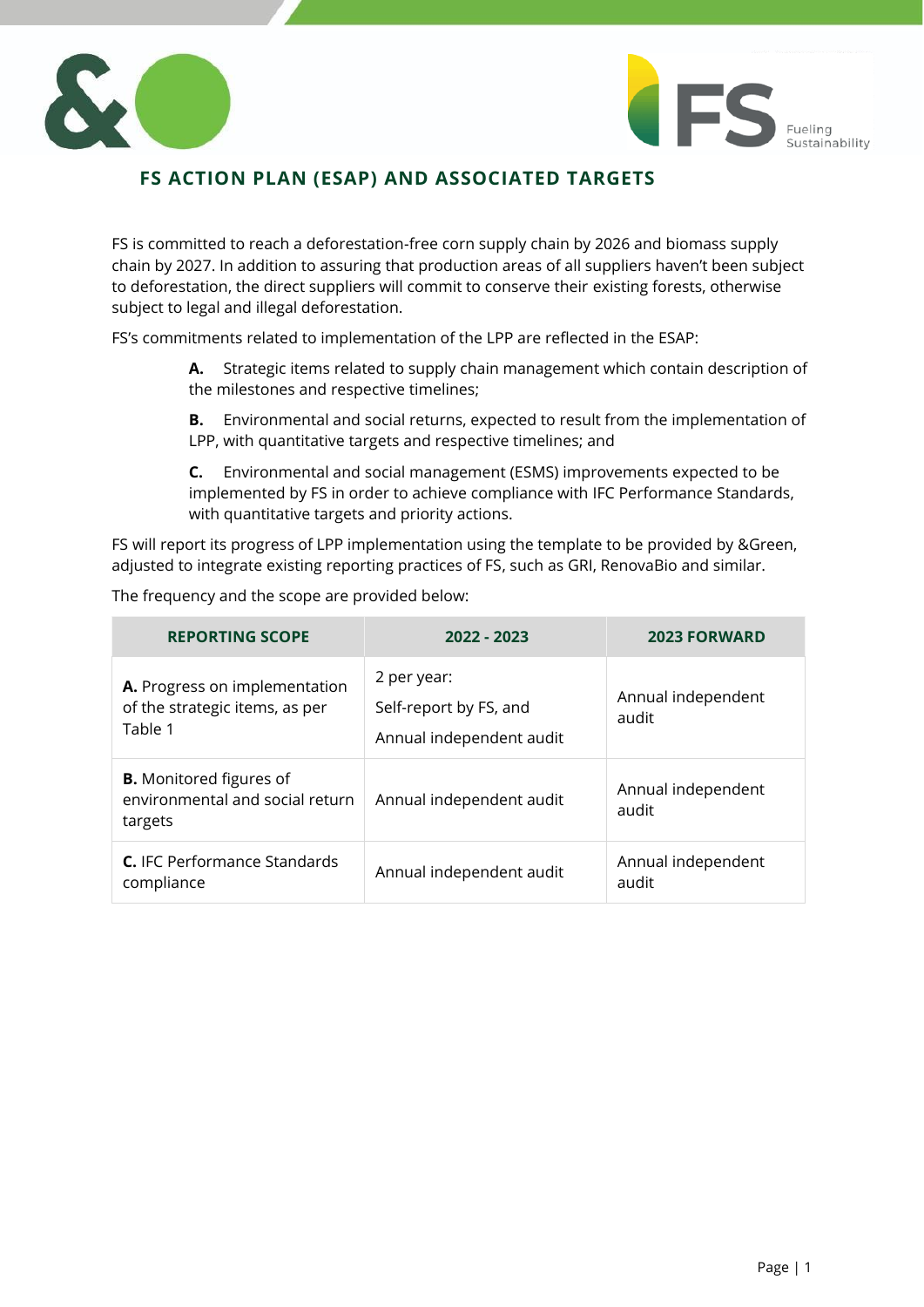



The following definitions will apply:

**Active suppliers:** suppliers (individual and/or aggregate) from whom FS purchased corn or biomass in the period of reference.

**Aggregate suppliers:** entities that intermediate the purchases of commodities, i.e. traders, cooperatives, resellers etc, and with whom FS firms the supply contracts to purchase corn and biomass.

**APP:** area of permanent conservation as defined by Brazilian Forest Code and delineated as such in the valid CAR of a corn/eucalyptus supplier.

**Audit period**: standard calendar year from 1 January to 31 December of each year. Review/audit of ESAP items should therefore be performed and reported to &Green by March 31 of each year, corresponding to ESAP activities accomplished in the previous calendar year. The first audit will take place in March 2023 and cover the 2022 calendar year.

**Compliant suppliers:** suppliers of corn and biomass that are compliant with NDPE Policy (i.e. Purchasing Policy of FS).

**Cut-off date (related to no-deforestation commitments):** the date after which deforestation renders a given area or production unit non-compliant with no-deforestation commitment. For commodities sourced by FS from the areas located in Amazon biome, the cut-off date is 05/08/2008, and for those located in Cerrado biome it is 01/01/2018<sup>1</sup>.

**Deforestation free**: FS can demonstrate through third party audits that corn and biomass purchased by the company comes from production areas that are in compliance with the FS's Purchasing Policy (revised version approved by &Green), or if incompliant that FS has taken action to redress the incompliance or block the supplier in accordance with the compliance protocol (to be approved by &Green). An overall margin of 5% non-compliance is considered acceptable.

**Deforestation:** loss of forest cover as a result of: i) conversion to agriculture or other non-forest land use; ii) conversion to a tree plantation; iii) severe and sustained degradation.

**Disclosure:** all annual third-party audits will be disclosed on &Green's website.

Forest (as per national definition<sup>2</sup>): land spanning more than 0.5 hectare with trees higher than 5 meters and a canopy cover of more than 10 percent, or trees able to reach these thresholds in situ.

**Individual suppliers**: farmers that firm contracts directly with FS, without intermediary entities.

**Initially degraded land:** the land that was in degraded state max. 2 years before being included by FS into the Intensification program. Land is degraded if there is a negative trend in its condition, caused by direct or indirect human-induced processes including anthropogenic climate change, expressed as long-term reduction or loss of at least one of the following:

<sup>&</sup>lt;sup>1</sup> The cut-off dates are those used by PRODES for deforestation monitoring in the respective biomes.

<sup>&</sup>lt;sup>2</sup> [FREL](https://redd.unfccc.int/files/2018_frel_submission_brazil.pdf) Amazon, 2018.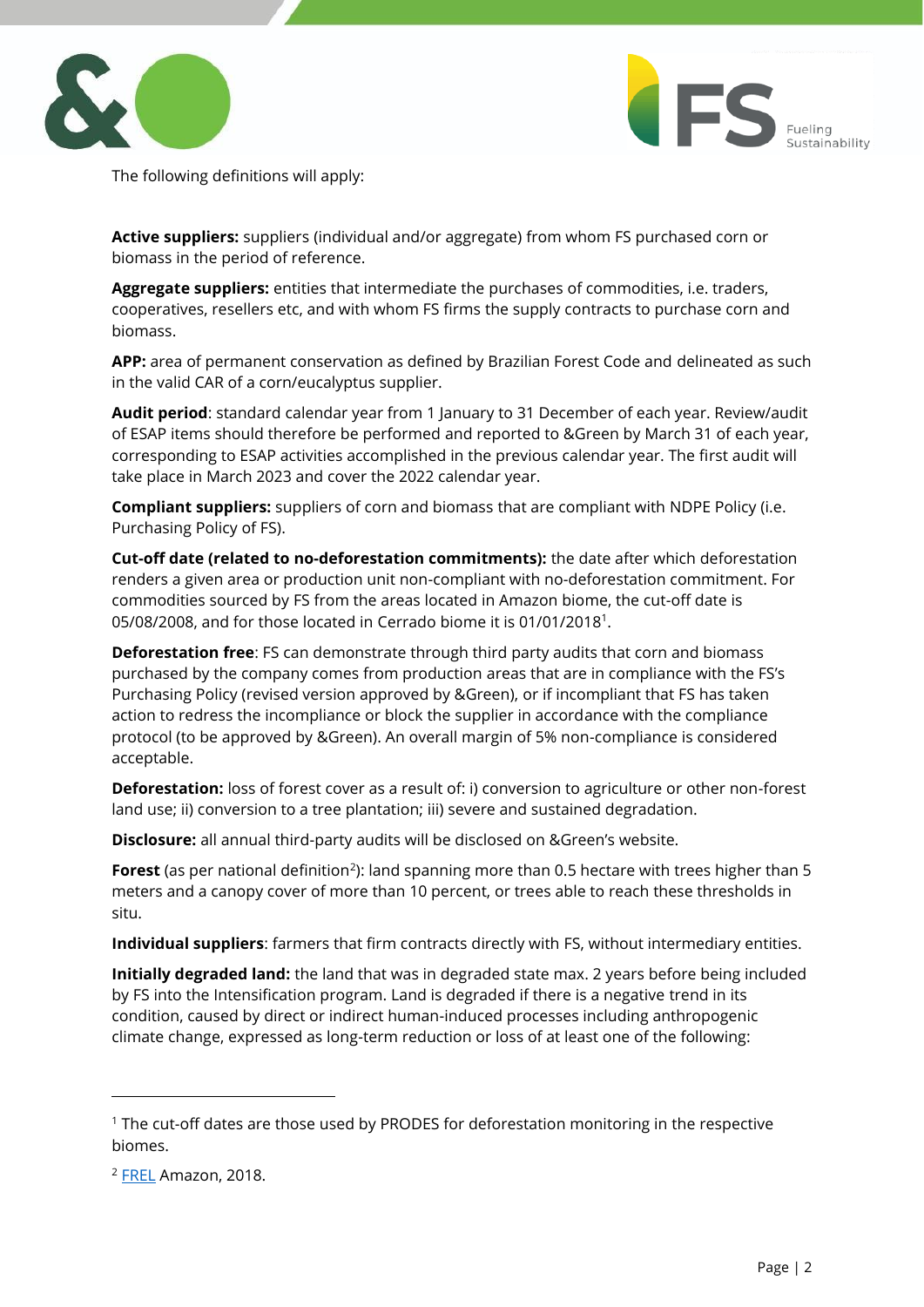



biological productivity, ecological integrity or value to humans. The protocol for definition of degraded lands will be designed by FS and approved by &Green.

**Intensification Program:** a program of FS that contains projects related to enhanced agricultural management of corn and sourcing of eucalyptus produced on degraded agricultural lands.

**Legal Reserve:** area delineated as such in the valid CAR of a corn/eucalyptus supplier

**Minimal level of deforestation***:* a small amount of deforestation that is negligible in the context of a given site because of its small area and because it does not significantly affect the conservation values of natural ecosystems and services. Minimal levels of deforestation at the site scale do not necessarily violate no-deforestation.

**Production area**: clearly delineated part of a rural property used for corn/eucalypt production.

**Purchasing Policy**: Sustainability Policy: Socio-environmental Responsibility in the Supply Chain. It will cover the NDPE principles as per NDPE Policy. The NDPE would adopt the RenovaBio cutoff date (2018) for the Cerrado biome and the Soy Moratorium cut-off date (2008) for the Amazon biome, as well as deforestation alert following INPE's parameters, instead of the current one as per Soy Moratorium.

**Remediation and remedy**: the process of providing remedies for a negative impact and the substantive outcomes that can counteract, or make good, the negative impact. These outcomes may take a range of forms such as apologies, restitution, rehabilitation, restoration, financial or non-financial compensation, as well as the prevention of harm through, for example, injunctions or guarantees of non-repetition.

**Restoration Program:** a program developed by FS in partnership with other market players, to assist non-compliant suppliers in restoration of degraded native forests.

**Restoration**: the process of assisting the recovery of an ecosystem, and its associated conservation values, that has been degraded, damaged, or destroyed. The most appropriate restoration method as well as monitoring criteria to verify restoration progress will be defined as a part of the Restoration Program.

**Supply chain means**: any production area used to produce commodities purchased by FS, i.e. corn and biomass.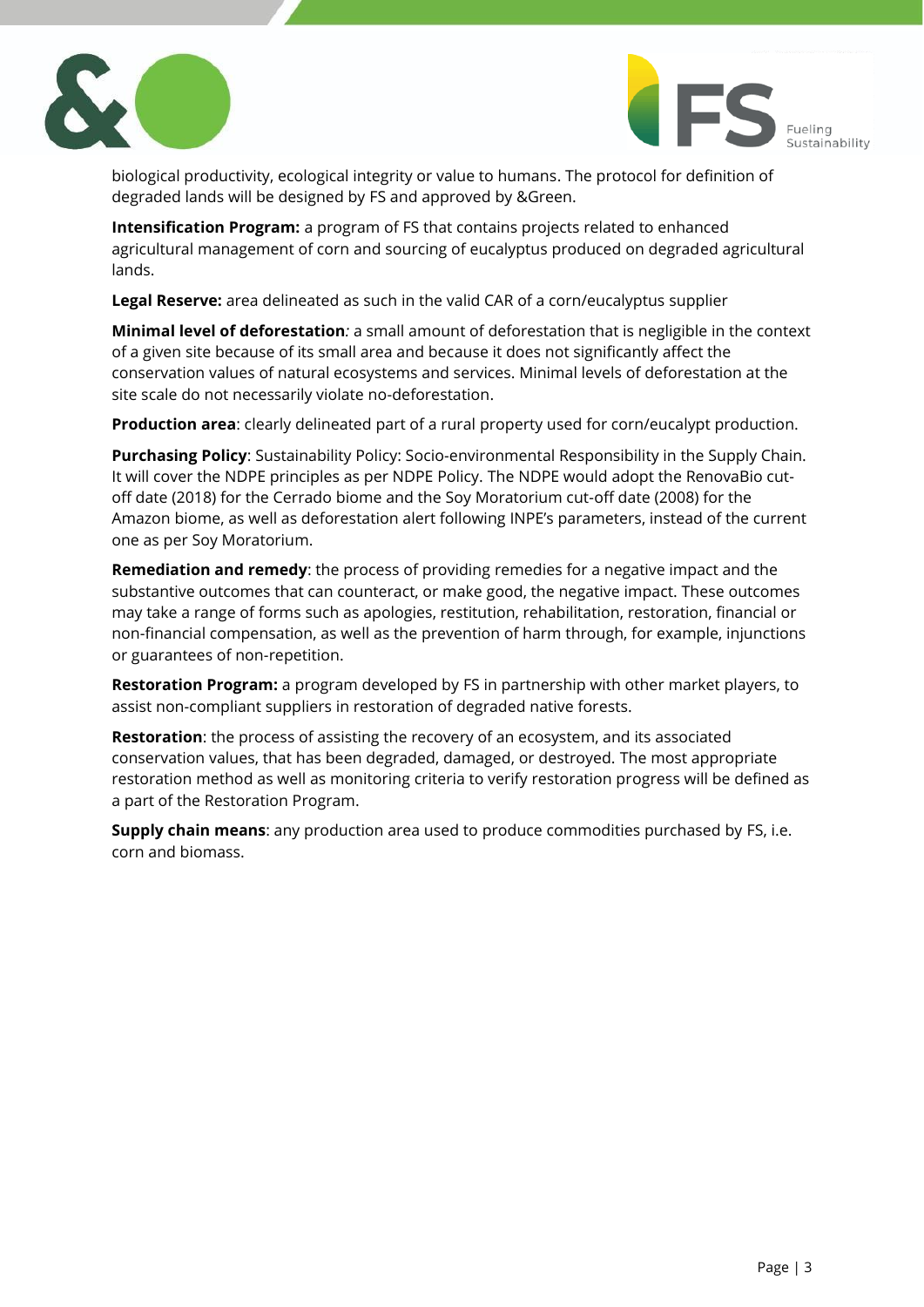



## **Supplier Management Policies**

The action plan as per [Table 1](#page-3-1) contains the contractually binding targets with expected deliverables, due dates and verification methods.

The "*external audit report*" refers to the annual external audit of IFC PS compliance, as it is within the scope of IFC Performance Standards. The audit report must contain the assessment of corresponding ESAP items.

Where applicable, approval or consents required from &Green and/or Sail not to be unreasonably withheld, denied or delayed.

<span id="page-3-1"></span>*Table 1. Strategic targets on supplier management policies enhancements*

<span id="page-3-0"></span>

| #              | <b>SYSTEM/SCALE</b><br><b>CHANGES</b>                                              | <b>TARGETS</b>                                                                                                                                                                                                                                                                                                                                                                                                                                                                                                                                                                                           | <b>DUE</b><br><b>DATE</b> | <b>VERIFICATION DURING THE</b><br><b>LOAN PERIOD</b>                                         |
|----------------|------------------------------------------------------------------------------------|----------------------------------------------------------------------------------------------------------------------------------------------------------------------------------------------------------------------------------------------------------------------------------------------------------------------------------------------------------------------------------------------------------------------------------------------------------------------------------------------------------------------------------------------------------------------------------------------------------|---------------------------|----------------------------------------------------------------------------------------------|
| 1a             | Refinement of GIS<br>monitoring system                                             | Develop a new protocol for geospatial monitoring to support Purchasing Policy, update the decision trees and used datasets to<br>attend the NDPE and new sourcing strategy.<br><b>Deliverables:</b><br>Updated Purchasing Policy with all the respective protocols, guidelines, datasets and similar, as approved by SAIL.                                                                                                                                                                                                                                                                               | 12/2022                   | External audit report on GIS<br>system operation and correct<br>application of the protocol. |
| 1 <sub>b</sub> |                                                                                    | Start of implementation of the new protocols                                                                                                                                                                                                                                                                                                                                                                                                                                                                                                                                                             | 1/2023                    |                                                                                              |
| $\overline{2}$ | Engagement strategy<br>for <b>individual corn</b><br>suppliers                     | Design and publish on the website a no deforestation, no exploitation (NDPE) declaration with obligatory submission of CAR<br>for individual farmers. Provide a <b>communication plan</b> to reach out to the individual suppliers.                                                                                                                                                                                                                                                                                                                                                                      | 03/2022                   | Declaration is publicly accessible<br>at FS website (no report needed).                      |
| 3a             | <b>Restoration Program</b><br>for individual<br>suppliers (corn and<br>eucalyptus) | In partnership with a relevant market player, design a restoration strategy to incentivize individual suppliers of corn and eucalypt<br>to restore their degraded APPs. Develop a work plan with annual milestones, providing the details of FS's engagement objectives.<br><b>Deliverables:</b><br>Restoration strategy and ambitious milestones, as approved by SAIL;<br>Risk management plan aiming to reach 5,000 ha restoration, as approved by SAIL;<br>2.<br>Working plan with verifiable deliverables that will become contractually binding once the working plan is approved by<br>3.<br>SAIL. | 12/2022                   | External audit report on progress,<br>as per work plan.                                      |
| 3b             |                                                                                    | Define the monitoring criteria and protocol to verify that the areas are effectively "under restoration". Update respective protocols<br>and decision trees.<br><b>Deliverables:</b><br>MRV protocol for the Restoration Program, approved by SAIL.                                                                                                                                                                                                                                                                                                                                                      | 12/2022                   | External audit report on progress<br>on correct application of<br>protocols.                 |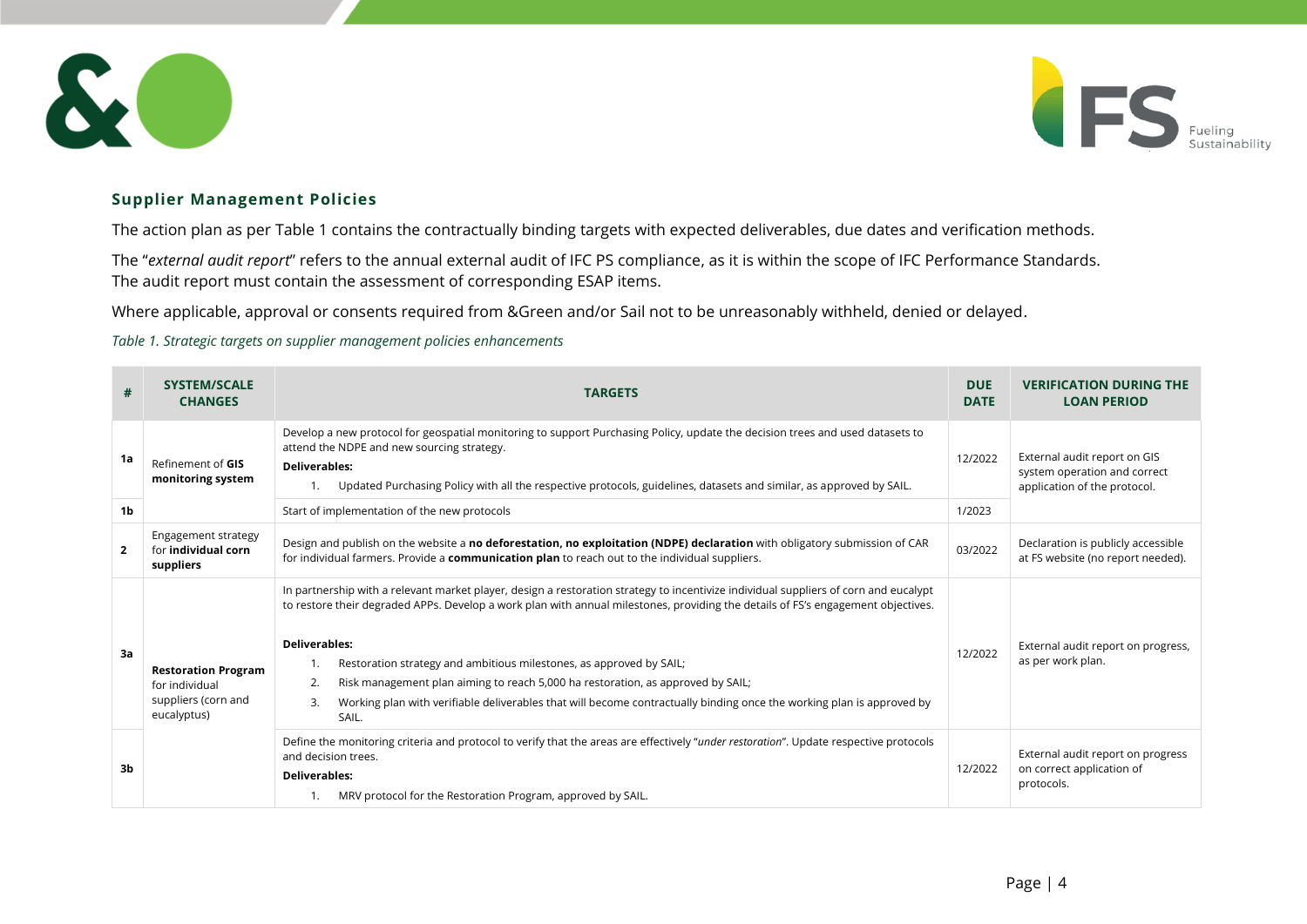



| #        | <b>SYSTEM/SCALE</b><br><b>CHANGES</b>                   | <b>TARGETS</b>                                                                                                                                                                                                                                                                                                                                                                                                                                                                                                                                                                                                                                                                                                                                                                                                                    | <b>DUE</b><br><b>DATE</b> | <b>VERIFICATION DURING THE</b><br><b>LOAN PERIOD</b>                                                                                       |
|----------|---------------------------------------------------------|-----------------------------------------------------------------------------------------------------------------------------------------------------------------------------------------------------------------------------------------------------------------------------------------------------------------------------------------------------------------------------------------------------------------------------------------------------------------------------------------------------------------------------------------------------------------------------------------------------------------------------------------------------------------------------------------------------------------------------------------------------------------------------------------------------------------------------------|---------------------------|--------------------------------------------------------------------------------------------------------------------------------------------|
| 4        | Engagement strategy<br>for aggregate corn<br>suppliers  | In engagement with relevant sector players, design a strategy aimed at increasing the soy sector's transparency about individual<br>land use practices, both in Amazon and Cerrado biomes that prioritizes the most transparent suppliers. . Develop a verifiable<br>work plan with annual milestones, providing the details of FS's engagement objectives. Update respective protocols and decision<br>trees.<br><b>Deliverables:</b><br>Engagement strategy and ambitious milestones, as approved by SAIL;<br>1.<br>Risk management plan to address potential reputational issues if current aggregate suppliers will be exposed to<br>2.<br>deforestation claims, as approved by SAIL;<br>Working plan with verifiable deliverables that will become contractually binding once the working plan is approved by<br>3.<br>SAIL. | 12/2022                   | External audit report on progress,<br>as per work plan.                                                                                    |
| 5a       | <b>Biomass Sourcing</b><br>Guidelines                   | In engagement with relevant market player, design an MRV system that enhances tracking of sawmill waste, allowing for social<br>and environmental risks mitigation through improved procedures of suppliers' selection and verification.<br>Deliverables:<br>MRV system to track sawmill waste;<br>1.<br>Working plan with timelines and milestones to source biomass from Flonas.<br>2.                                                                                                                                                                                                                                                                                                                                                                                                                                          | 12/2022                   | External annual audit report of<br>correct application of updated<br>procedures and protocols,<br>achieved milestones of the work<br>plans |
| 5b<br>5c |                                                         | Gradually implement the updated Biomass Sourcing Guidelines (progress report).<br>Execute the independent verification of the suppliers                                                                                                                                                                                                                                                                                                                                                                                                                                                                                                                                                                                                                                                                                           | 12/2024<br>06/2025        |                                                                                                                                            |
| 6        | Indigenous People<br>Policy for individual<br>suppliers | In partnership with an expert organization, design a robust Indigenous People (IP) policy aligned with UNGPs and Brazilian<br>legislation. Communicate with the suppliers on new policy.<br>Deliverables:<br>Formalized commitment not to sign/extend new contracts that have areas overlapping with IP in any stage of approval<br>1.<br>until the Indigenous Peoples policy is operational and applied to these contracts;<br>Indigenous Peoples policy.<br>2.                                                                                                                                                                                                                                                                                                                                                                  | 08/2022                   | Policy is publicly accessible at FS<br>website (no report needed).                                                                         |
| 7        | Indigenous People<br>Policy for individual<br>suppliers | Implement Indigenous People policy.                                                                                                                                                                                                                                                                                                                                                                                                                                                                                                                                                                                                                                                                                                                                                                                               | 12/2022                   | External annual audit report of<br>correct application of policies and<br>procedures.                                                      |
| 8        | Hazardous substances<br>ban                             | Create a list of authorized pesticides and implement a process to avoid the use of products that are classified in categories 1a<br>(extremely hazardous) and 1b (highly hazardous) of the World Health Organization's Recommended Classification of Pesticides.<br>For FS own facilities, implement the ban immediately (a phase out plan to be agreed with &Green, if necessary). For suppliers,                                                                                                                                                                                                                                                                                                                                                                                                                                | 03/2022                   | External annual audit report of<br>correct application of policies and<br>procedures.                                                      |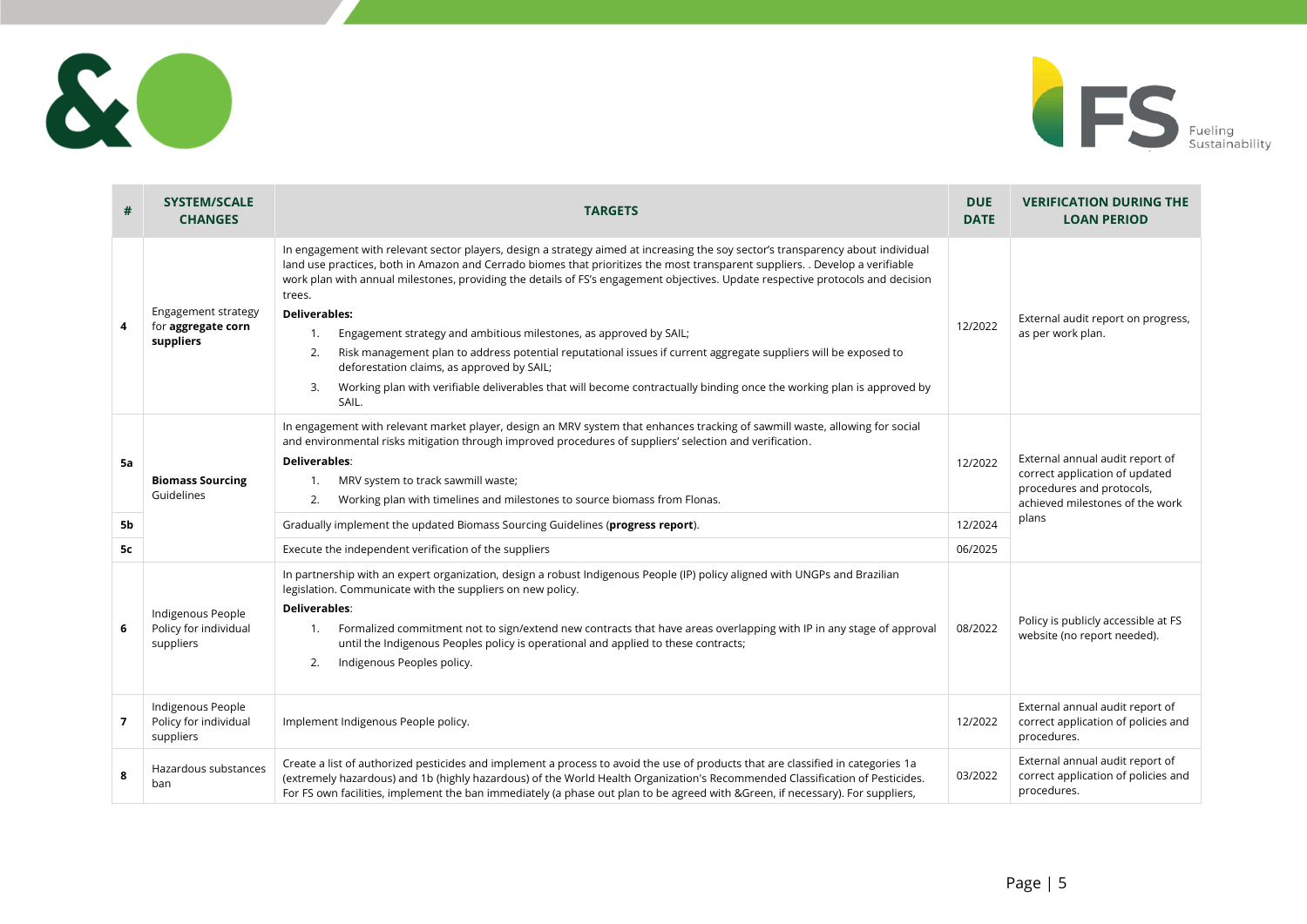



| # | <b>SYSTEM/SCALE</b><br><b>CHANGES</b> | <b>TARGETS</b>                                                                                                                                                                                                     | <b>DUE</b><br><b>DATE</b> | <b>VERIFICATION DURING THE</b><br><b>LOAN PERIOD</b>                                  |
|---|---------------------------------------|--------------------------------------------------------------------------------------------------------------------------------------------------------------------------------------------------------------------|---------------------------|---------------------------------------------------------------------------------------|
|   |                                       | communicate the immediate start of the ban of these substances and recommend alternatives (evidence of communication).<br>Establish a monitoring procedure of non-usage of the prohibited substances by suppliers. |                           |                                                                                       |
|   |                                       | Deliverables:                                                                                                                                                                                                      |                           |                                                                                       |
|   |                                       | Implementation of the phasing out plan as per timelines submitted before signing the deal.                                                                                                                         |                           |                                                                                       |
| 9 | NetGain requirements                  | Deliverables:<br>Assessment of applicability of &Green's NetGain requirements to future supply model of bamboo.                                                                                                    | 08/2022                   | External annual audit report of<br>correct application of policies and<br>procedures. |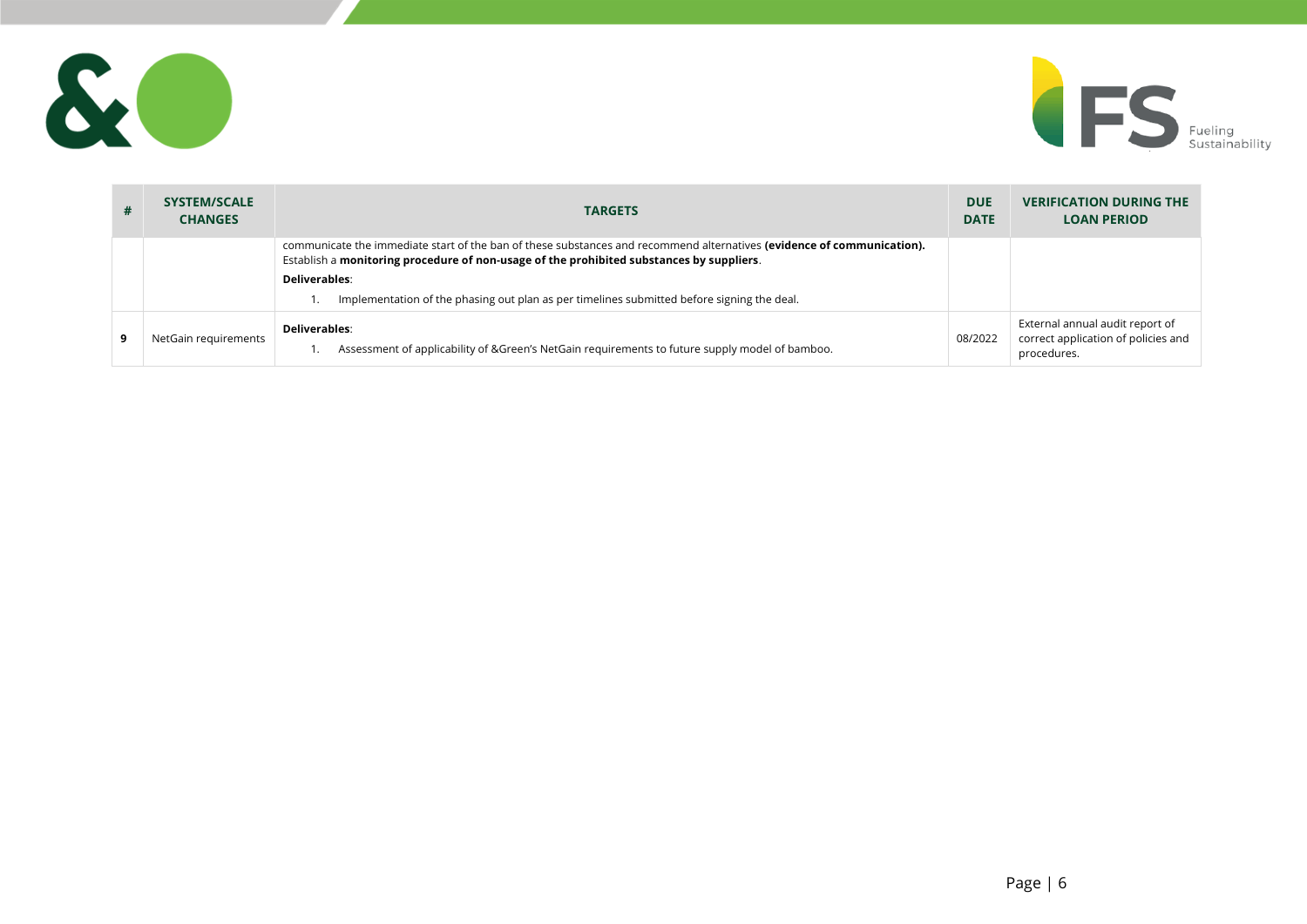



# **Environmental and Social Returns**

FS commits to achieve expected environmental and social returns through implementation of the ESAP. The quantitative targets related to the ESAP items are presented in [Table 2,](#page-6-0) with the contractually binding targets highlighted in green. The framework to monitor, report and verify the KPIs will be provided in the MRV framework. The MRV framework along with the detailed monitoring procedures of the targets will be developed during 2022, thus the verification of the targets 1A – 1C is applicable from 2023 onwards.

#### <span id="page-6-0"></span>*Table 2. ESAP: Targets on Environmental and Social Returns*

| <b>KPI</b>                                         | <b>TARGET</b>                                                                                                                                                                     | <b>UNIT</b> | <b>BSL</b><br>2021 | 2022         | 2023    | 2024    | 2025           | 2026           | 2027           | 2028           | 2029           | 2030    |
|----------------------------------------------------|-----------------------------------------------------------------------------------------------------------------------------------------------------------------------------------|-------------|--------------------|--------------|---------|---------|----------------|----------------|----------------|----------------|----------------|---------|
| <b>1A.</b> Forest Conserved                        | Annually source corn from a mix of suppliers<br>who, together, have 196,000 ha of Legal<br><b>Reserve areas</b> covered with forest, as a result<br>of NDPE policy implementation | ha          | 140,000            | 140,000      | 140,000 | 140,000 | 168,000        | 168,000        | 168,000        | 168,000        | 196,000        | 196,000 |
| <b>1B.</b> Forest Conserved                        | Annually source corn from a mix of suppliers<br>who, together, have 28,000 ha of forest<br>above the legally required Legal Reserve<br>area                                       | ha          | 5,000              | 10,000       | 15,000  | 20,000  | 25,000         | 25,000         | 25,000         | 25,000         | 28,000         | 28,000  |
| <b>1C.</b> Forest Restored                         | Supplier engagement in Restoration<br>Program aiming to restore 5,000 ha                                                                                                          | ha /yr      | $\mathbf 0$        | $\mathbf 0$  | 300     | 500     | 600            | 700            | 850            | 1.000          | 1.050          |         |
| <b>2A-C.</b> Sustainable<br><b>Intensification</b> | Intensify 40,000 hectares through the<br><b>Intensification Program</b>                                                                                                           | ha /yr      | $\mathbf 0$        | 4,000        | 4,000   | 4,000   | 4,000          | 4,000          | 5,000          | 5,000          | 5,000          | 5,000   |
| <b>3.</b> Social inclusion                         | Inclusion of 15 farmers with existing non-<br>compliance with Forest Code (including<br>blocked suppliers), through Restoration<br>Program                                        | n farmers   | $\mathbf 0$        | $\mathbf{0}$ |         |         | $\overline{2}$ | $\overline{2}$ | $\overline{2}$ | $\overline{2}$ | $\overline{2}$ | 3       |